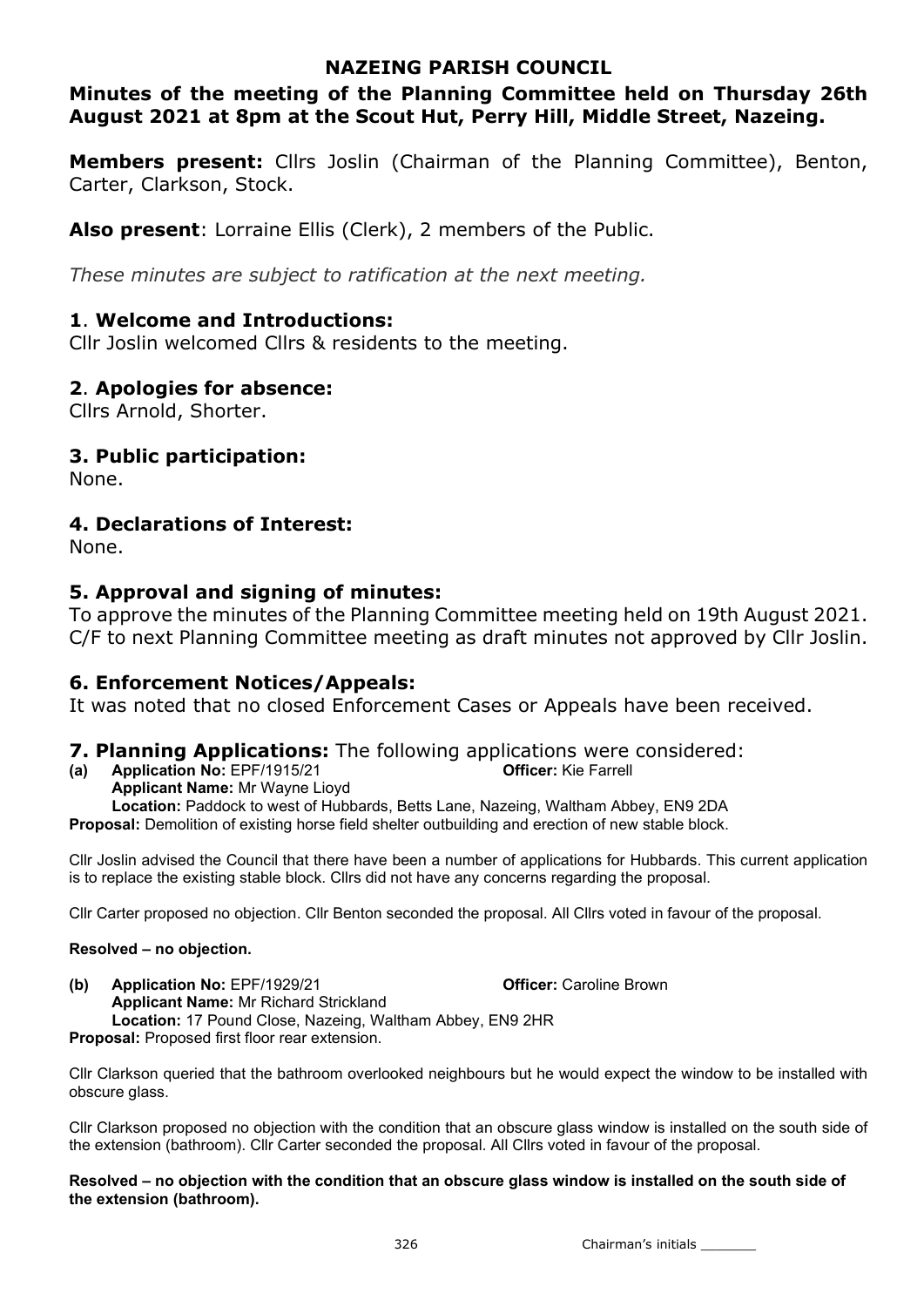This is provided for information only, EFDC do not normally accept comments on this application. (c) Application No: EPF/2256/21 PDE Officer: Graham Courtney

Applicant Name: Mr Garry Stevens

Location: 28 Maplecroft Lane, Nazeing, Waltham Abbey, EN9 2NS

Proposal: An application to determine if prior approval is required for a proposed Larger Home Extension measuring 6.00 metres, height to eaves of 3.00 metres & a maximum height of 3.00 metres.

Resolved – no comment.

## 8. Epping Forest District Council Local Plan Main Modifications Public Consultation.

The consultation seeks views on changes being proposed to the 2017 Local Plan Submission Version. Parish Council representatives were briefed at the Local Councils Liaison Committee meeting on 08/07/21. Comments are required by 23/09/21.

Cllrs Carter and Stock had been unable to review the document within the past week. Cllr Joslin proposed that the Council authorise Cllrs Carter & Stock to comment on the changes and that the Clerk forward to the District Council. Cllr Benton seconded the proposal. All Cllrs voted in favour of the proposal. It was resolved that Cllrs Carter & Stock comment on the changes and that the Clerk forward to the District Council. It was agreed that comments would be sent to the Clerk by 17/09/21. Action Clirs Carter & Stock and the Clerk.

### 9. Amenity Matters:

a) The Clerk explained that regular annual hedge maintenance is carried out in the Parish, in order to avoid using a company to undertake major maintenance, should the hedges be untended. In addition, some tree & bush work is required at Aerodrome Corner and Elizabeth Close. Quotes have been received for each area and circulated before the meeting. Cllr Carter proposed that the Council's groundsman undertakes the hedge maintenance for Bumbles Green, allotment site & the triangle and also the tree & bush work at Aerodrome Corner and Elizabeth Close. (Total cost quoted £580). Cllr Stock seconded the proposal. All Cllrs voted in favour of the proposal. It was resolved to ask the Council's groundsman to undertake the hedge maintenance and tree & bush work in the Parish, as per his quote.

b) When a plot/s is rented, a deposit of £50 from allotment holders is held by the Council and returned when the plot is no longer required (when the plot is left in a reasonable state). The Clerk explained that one allotment plot holder had asked for the return of his deposit but the plot was in a very unkept and poor condition. Two other allotment plot holders have not asked for the return of their deposit but their plots are also in a very unkept and poor condition. Following discussion by the Cllrs, Cllr Clarkson proposed the Council write and advise the allotment holders to return the plot in a reasonable condition otherwise the deposit will be retained by the Council. Cllr Stock seconded the proposal. All Cllrs voted in favour of the proposal.

## 10. Financial Matters:

It was resolved to authorise:

i) Payments totalling £3,765.05

ii) Transfer of £4,000 between bank accounts.

The Financial Summary for August 2021 was approved and signed by the Chairman of the Council. It was noted that Cllrs Carter & Joslin (both authorised signatories on the bank account) will set up & approve direct credits this month. Action Cllrs Carter & Joslin.

## 11. Information Items and other items for the next agenda: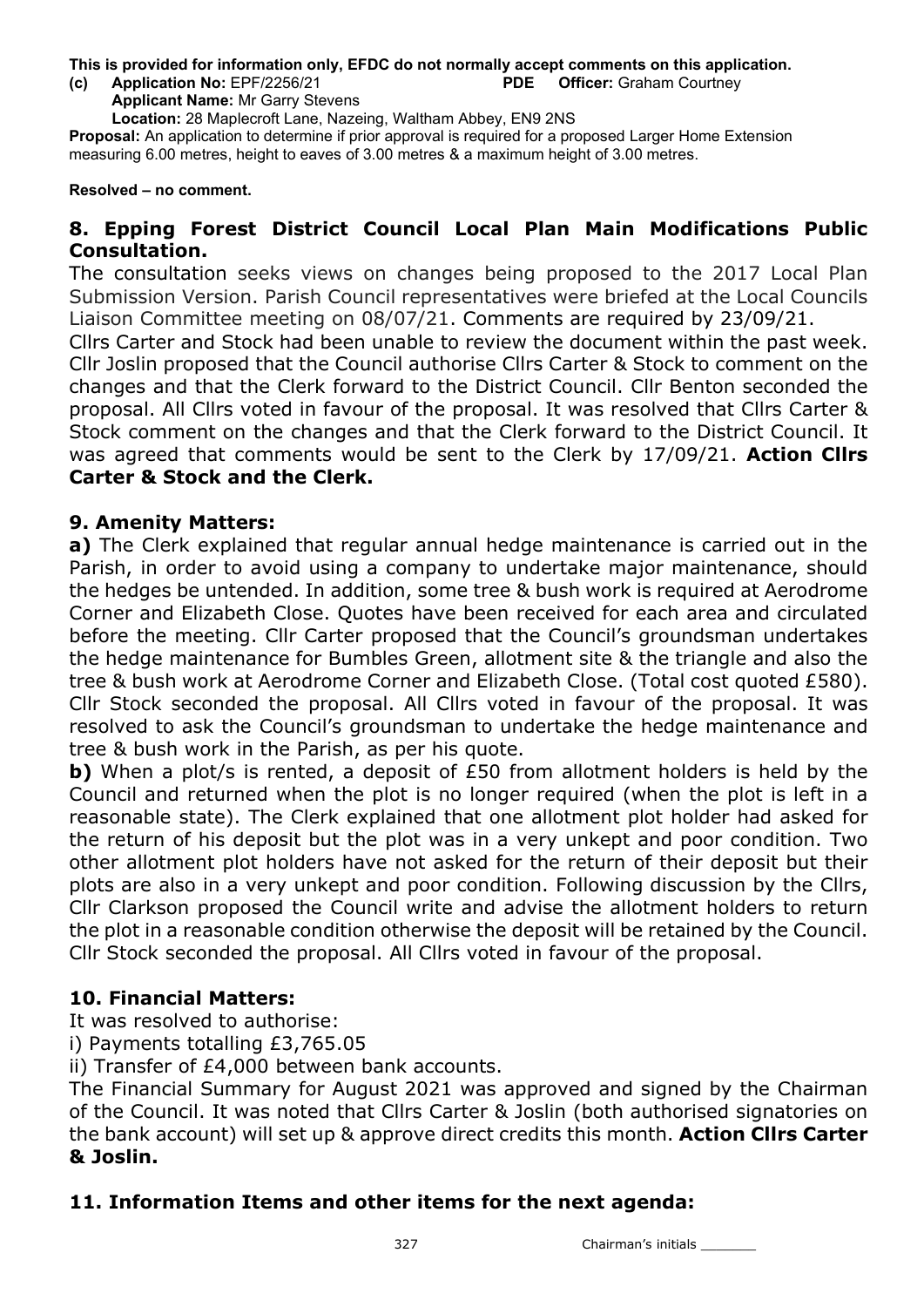a) Cllr Joslin mentioned the emails circulating between Cllrs about the CCTV being removed at the Parade, following the Council's decision at the last Full Council meeting on 29/07/21. District Cllr Bassett has shown concern that the CCTV was being removed. There was some discussion by Cllrs and it was agreed to write to Cllr Bassett and suggest that if the District wanted to fund & manage a new CCTV at the Parade the Parish Council would have no issue with that.

b) Cllr Clarkson is concerned with overgrown hedges on the footway on Nazeing Road and also overgrown footpaths. Despite reporting these issues to Essex County Council, no maintenance work is undertaken. To be discussed at the next Full Council meeting. c) Cllr Benton raised the recent communication on the Highways Devolution Scheme,

where some Essex County Council responsibilities can be devolved to the local parishes. To be discussed at the next Full Council meeting.

d) Cllr Stock advised that he had spoken to Essex Highways and requested that the orange mesh fencing is removed at Langley Green & the grass is cut.

e) Cllr Stock advised that Dawn Warwick will be providing some contact information for residents. To be discussed at the next Full Council meeting.

f) Cllr Benton informed the Council of the Nazeingberries event on 04/09/21. Posters advertising the event are on noticeboards.

# 12. Date of next Planning Committee meeting. 23rd September 2021.

# 13. Exclusion of public and press.

Cllr Clarkson proposed to exclude members of the public and press due to the confidential nature of the business to be transacted. Cllr Carter seconded the proposal. All Cllrs voted in favour of the proposal. It was resolved that due to the confidential nature of the business to be transacted members of the public and press should be excluded from the remainder of the meeting.

# 14. Recruitment of Assistant Clerk:

a) Cllr Carter proposed to offer the Assistant Clerk position to applicant no 1 subject to references and the spinal salary point for the position is Spinal Column Point (SCP) 7 on the National Joint Council for Local Government Services (NJC) pay scales as implemented on 1 April 2020. Cllr Clarkson seconded the proposal. All Cllrs voted in favour of the proposal. It was resolved to offer the Assistant Clerk position to applicant no 1 subject to references and SCP 7 on the NJC pay scales as implemented on 1 April 2020.

It was agreed that the Clerk would draft the offer letter and Cllr Clarkson would confirm its suitability. Action Cllr Clarkson and the Clerk.

It was agreed that Cllr Joslin would review the draft contract before it is issued to the applicant. Action Cllr Joslin.

Cllrs Carter and Clarkson will confirm that the references are acceptable. Action Cllrs Carter & Clarkson.

Cllr Clarkson proposed that either the Chairman or the Vice Chairman of the Council authorise additional hours as required for the new assistant clerk to facilitate attendance on training courses. Cllr Carter seconded the proposal. All Cllrs voted in favour of the proposal.

b) To consider alternative recruitment process (recruitment company).

It was agreed that this was no longer necessary, due to the decision to recruit.

# 15. Clerks Workload and Additional Hours.

Following a discussion, Cllr Clarkson proposed that the Clerk can continue to work up to 12 additional hours per week for three months after the Assistant Clerk has started